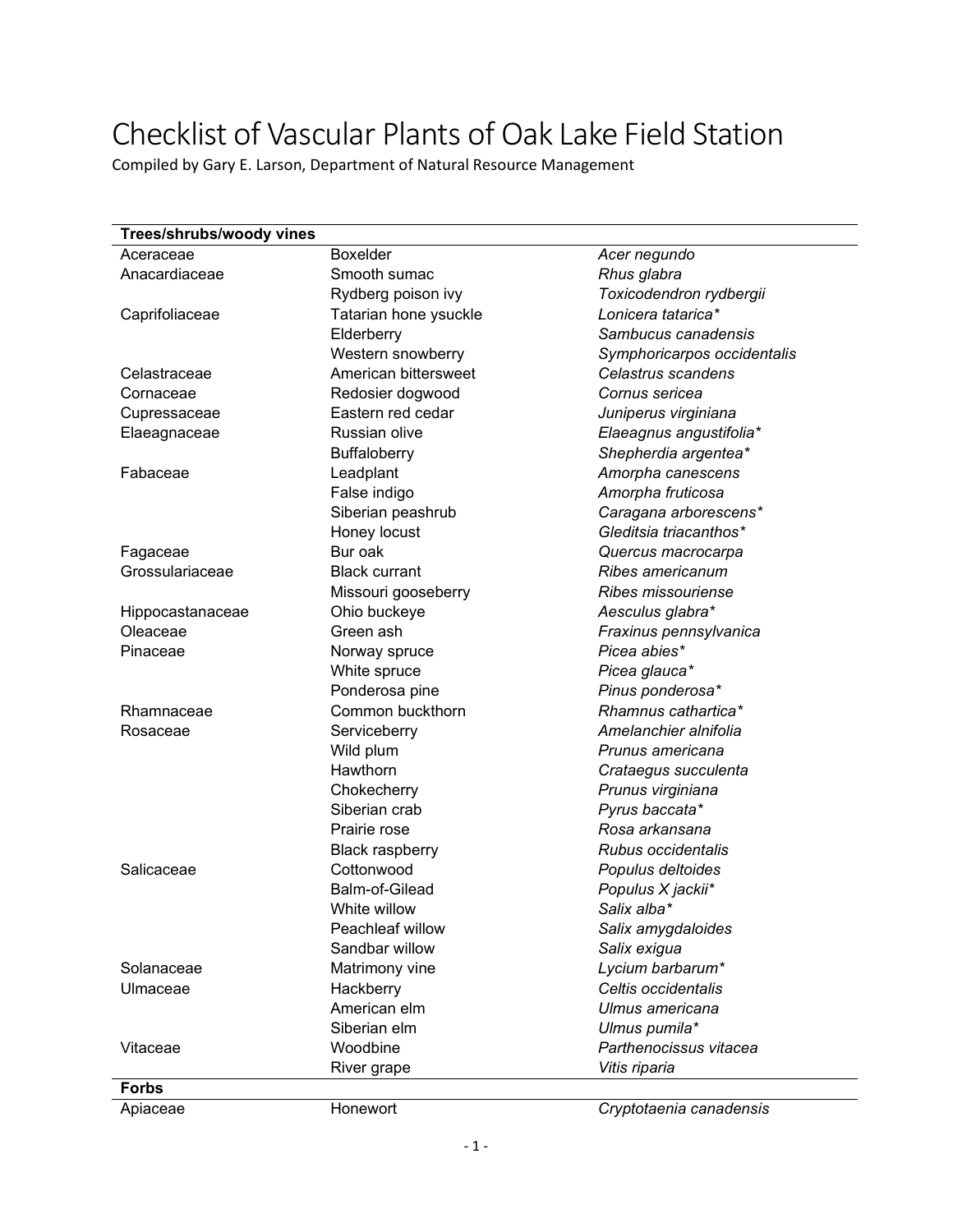|                | <b>Bulbous water hemlock</b>      | Cicuta bulbifera                           |
|----------------|-----------------------------------|--------------------------------------------|
|                | Spotted water hemlock             | Cicuta maculata                            |
|                | Longstyle sweetroot               | Osmorhiza longistylis                      |
|                | Golden alexanders                 | Zizia aurea                                |
|                | <b>Heartleaf alexanders</b>       | Zizia aptera                               |
| Asclepiadaceae | Dogbane                           | Apocynum cannabinum                        |
|                | Swamp milkweed                    | Asclepias incarnata                        |
|                | Showy milkweed                    | Asclepias speciosa                         |
|                | Common milkweed                   | Asclepias syriaca                          |
|                | Whorled milkweed                  | Asclepias verticillata                     |
|                | Green milkweed                    | Asclepias viridiflora                      |
| Asteraceae     | <b>Western Yarrow</b>             | Achillea millefolium                       |
|                | Annual ragweed                    | Ambrosia artemisiifol                      |
|                | False dandelion                   | Agoseris glauca                            |
|                | Western Ragweed                   | Ambrosia psilostachya                      |
|                | <b>Burdock</b>                    | Arctium minus*                             |
|                | Fringed sagewort                  | Artemisia frigida                          |
|                | Cudweed sagewort                  | Artemisia Iudoviciana                      |
|                | Heath aster                       | Aster ericoides                            |
|                | Marsh aster                       | Aster lanceolatus                          |
|                | New England aster                 | Aster nova-angliae                         |
|                | Aromatic aster                    | Aster oblongifolius                        |
|                | Silky aster                       | Aster sericeus                             |
|                | Musk thistle                      | Carduus nutans*                            |
|                | Devil's beggar-ticks              | <b>Bidens frondosa</b>                     |
|                | Canada thistle                    | Cirsium arvense*                           |
|                | Flodman thistle                   | Cirsium flodmanii                          |
|                | <b>Bull thistle</b>               | Cirsium vulgare*                           |
|                | Horseweed                         | Conyza canadensis                          |
|                | Purple coneflower                 | Echinacea angustifolia                     |
|                | Philadelphia fleabane             | Erigeron philadelphicus                    |
|                | Prairie fleabane                  | Erigeron strigosus                         |
|                | Joe-Pye weed                      | Eupatorium maculatum                       |
|                | White snakeroot                   | Eupatorium rugosum                         |
|                | <b>Boneset</b>                    | Eupatorium perfoliatum                     |
|                | Narrowleaf goldenrod              | Euthamia graminifolia                      |
|                | Curlycup gumweed                  | Grindelia squarrosa                        |
|                | Sneezeweed                        | Helenium autumnale                         |
|                | <b>Nuttall's sunflower</b>        | Helianthus nuttallii                       |
|                | Stiff sunflower                   | Helianthus pauciflorus                     |
|                | Sawtooth sunflower                | Helianthus grosseserratus                  |
|                | Maximilian sunflower              | Helianthus maximiliani                     |
|                | Ox-eye                            | Heliopsis helianthoides                    |
|                | False boneset                     |                                            |
|                | Wild lettuce                      | Kuhnia eupatorioides<br>Lactuca canadensis |
|                |                                   |                                            |
|                | Tall gayfeather                   | Liatris aspera                             |
|                | Dotted gayfeather<br>Skeletonweed | Liatris punctata                           |
|                |                                   | Lygodesmia juncea                          |
|                | Pineapple weed                    | Matricaria matricarioides*                 |
|                | Prairie coneflower                | Ratibida columnifera                       |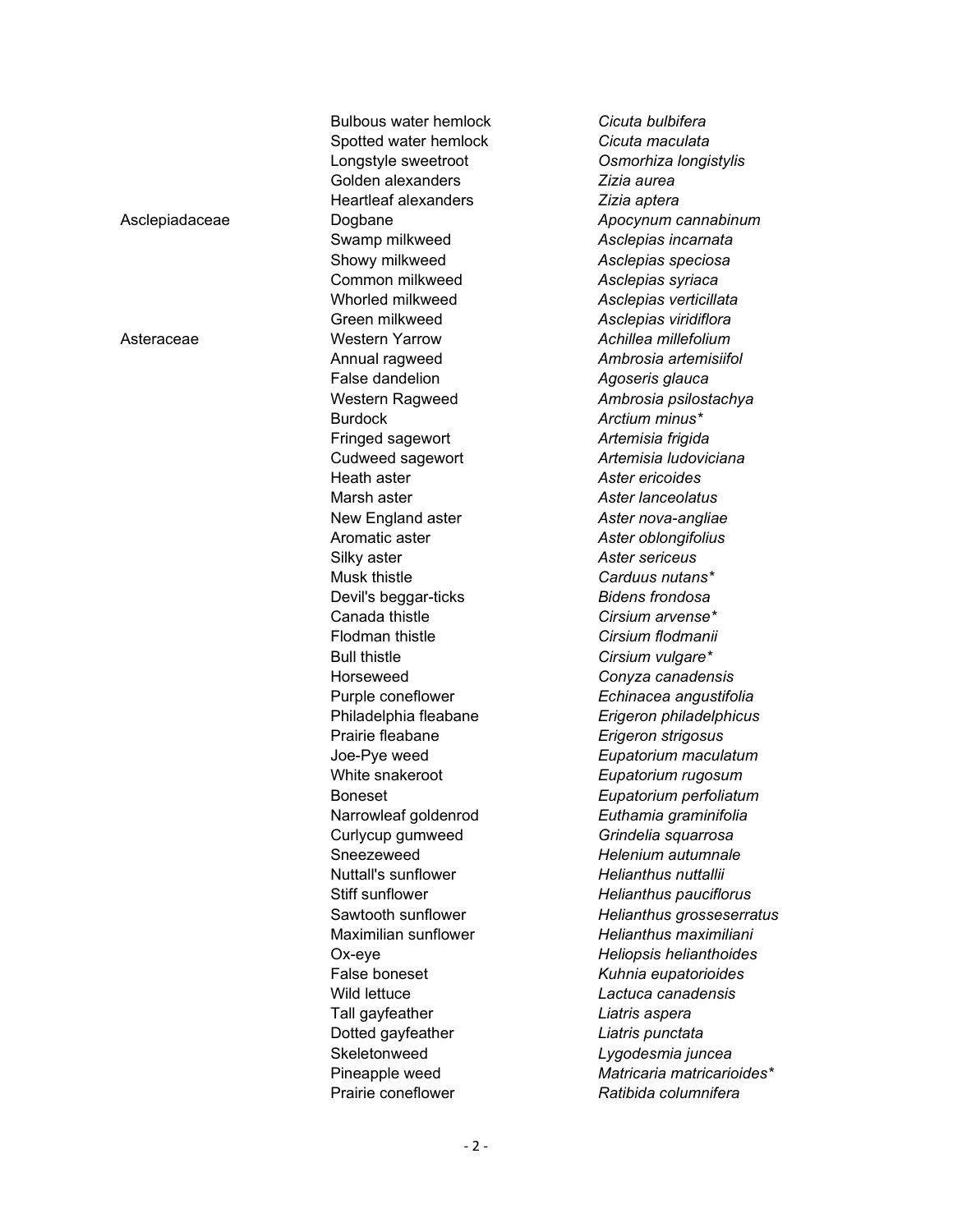Golden glow *Rudbeckia laciniata* Prairie ragwort *Senecio plattensis* Falsegold groundsel *Senecio pseudaureus*  Cup-plant *Silphium perfoliatum*  Canada goldenrod *Solidago canadensis*  Late goldenrod *Solidago gigantea*  Stiff goldenrod *Solidago rigida*  Goatsbeard *Tragopogon dubius\**  Ironweed *Vernonia fasciculata*  Balsaminaceae Jewelweed *Impatiens capensis* False gromwell *Onosmodium molle*  Bulbous bittercress *Cardamine bulbosa*

Campanulaceae Palespike lobelia *Lobelia spicata* Caryophyllaceae Chickweed *Stellaria media\** Longleaf stitchwort *Stellaria longifolia*  Commelinaceae Bracted spiderwort *Tradescantia bracteata* Convolvulaceae Hedge binweed *Calystegia sepium*  Macoun's hedge bindweed *Calystegia macounii*  Equisetaceae Field horsetail *Equisetum arvense*  Smooth scouring rush *Equisetum laevigatum* Purple prairieclover *Dale a purpurea*  American licorice *Glycyrrhiza lepidota*  Marsh vetchling *Lathyrus palustris*  Veiny pea *Lathyrus venosus*  Black medic *Medicago lupulina\**  Alfalfa *Medicago sativa*  White sweetclover *Melilotus albus\**  Yellow sweetclover *Melilotus officinalis\**  Silverleaf scurfpea *Psoralea argophylla*  Breadroot scurfpea *Psoralea esculenta*  Red clover *Trifolium pratense\**  White clover *Trifolium repens\**  American vetch *Vicia americana*  Fumariaceae Dutchman' breeches *Dicentra cucullaria*  Gentianaceae Prairie gentian *Gentiana puberulenta* Lamiaceae American bugleweed *Lycopus americanus*  Rough bugleweed *Lycopus asper* 

Missouri goldenrod *Solidago missouriensis*  Common dandelion *Tara xacum officinale\** Boraginaceae Hoary puccoon *Lithospermum canescens* Fringed puccoon *Lithospermum incisum* Shepherd's purse *Capsella bursa-pastoris\** Wormseed wallflower *Erysimum cheiranthoides\** Common pepperweed *Lepidium densiflorum\**  Fernald's yellowcress *Rorippa palustris subsp. Fernaldiana* Ceratophyllaceae Coontail or hornwort *Ceratophyllum demersum* Fabaceae Hog peanut *Amphicarpaea bracteata* Groundplum *Astragalus crassicarpus*  Hydrophyllaceae Virginia waterleaf *Hydrophyllum virginianum* Iridaceae Prairie blue-eyed grass *Sisyrinchium campestre*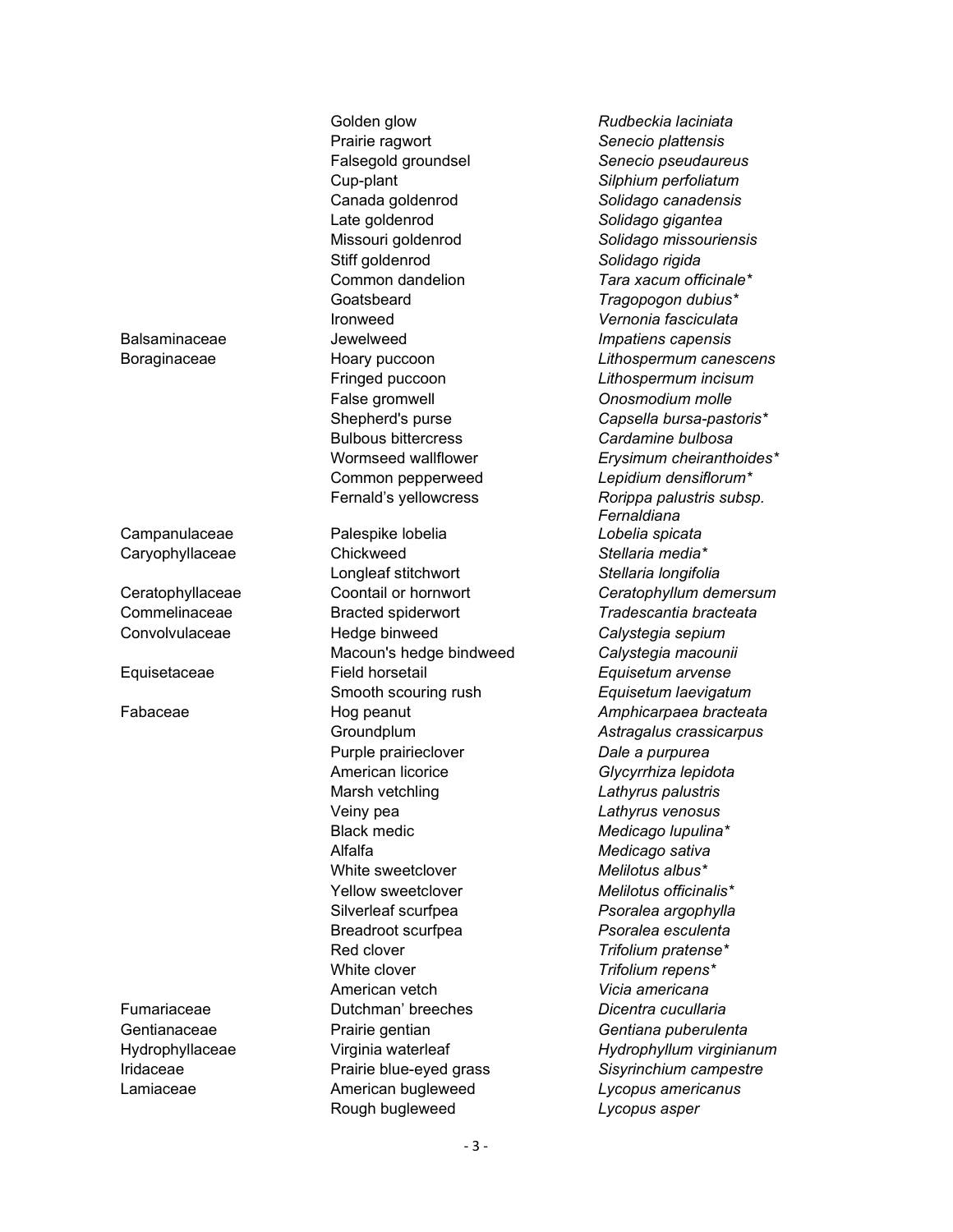|                  | Northern bugleweed<br>Wild bergamot<br>Blue skullcap                                 | Lycopus uniflorus<br>Monarda fistulosa<br>Scutellaria lateriflora                   |
|------------------|--------------------------------------------------------------------------------------|-------------------------------------------------------------------------------------|
| Lemnaceae        | Hedge nettle<br>Star duckweed<br><b>Turion duckweed</b>                              | Stachys palustris<br>Lemna trisulca<br>Lemna turionifera                            |
| Liliaceae        | Wild pink onion<br>Solomon's seal<br>Starry false Solomon's seal<br>Showy deathcamas | Allium stellatum<br>Polygonatum biflorum<br>Smilacina stellata<br>Zigadenus elegans |
| Linaceae         | Grooved flax                                                                         | Linum sulcatum                                                                      |
| Nyctaginaceae    | Wild four o'clock                                                                    | Mirabilis nyctaginea                                                                |
| Onagraceae       | Toothed evening primrose<br>Narrowleaf willowherb<br>Biennial evening primrose       | Calylophus serrulatus<br>Epilobium leptophyllum<br>Oenothera biennis                |
| Orchidaceae      | White ladyslipper<br>Loesel's twayblade; fen orchid<br>Northern bog orchid           | Cypripedium candidum<br>Liparis loeselii<br>Platanthera hyperborea                  |
| Oxalidaceae      | Common yellow woodsorrel<br>Violet woodsorrel                                        | Oxalis stricta<br>Oxalis violacea                                                   |
| Plantaginaceae   | Common plantain                                                                      | Plantago major*                                                                     |
| Polemoniaceae    | Downy phlox                                                                          | Phlox pilosa                                                                        |
| Polygonaceae     | Water smartweed                                                                      | Polygonum amphibium                                                                 |
|                  | Knotweed                                                                             | Polygonum aviculare                                                                 |
|                  | Marsh smartweed                                                                      | Polygonum coccineum                                                                 |
|                  | Curly dock                                                                           | Rumex crispus*                                                                      |
|                  | Great water dock                                                                     | <b>Rumex orbiculatus</b>                                                            |
| Primulaceae      | Fringed loosestrife                                                                  | Lysimachia ciliata                                                                  |
|                  | <b>Tufted loosestrife</b>                                                            | Lysimachia thyrsiflora                                                              |
| Ranunculaceae    | Meadow anemone                                                                       | Anemone canadensis                                                                  |
|                  | Candle anemone                                                                       | Anemone cylindrica                                                                  |
|                  | Pasqueflower                                                                         | Anemone patens                                                                      |
|                  | Marsh marigold                                                                       | Caltha palustris                                                                    |
|                  | Prairie larkspur                                                                     | Delphinium virescens                                                                |
|                  | Purple meadowrue                                                                     | Thalictrum dasycarpum                                                               |
|                  | <b>Bristly buttercup</b>                                                             | Ranunculus hispidus                                                                 |
| Rosaceae         | Roadside agrimony                                                                    | Agrimonia striata                                                                   |
|                  | Wild strawberry                                                                      | Fragaria virginiana                                                                 |
|                  | <b>Yellow avens</b>                                                                  | Geum aleppicum                                                                      |
|                  | White avens                                                                          | Geum canadense                                                                      |
|                  | Prairie smoke                                                                        | Geum triflorum                                                                      |
|                  | Silverweed                                                                           | Potentilla anserina                                                                 |
| Rubiaceae        | Cleavers                                                                             | Galium aparine                                                                      |
|                  | Northern bedstraw                                                                    | Galium boreale                                                                      |
|                  | Three-petal bedstraw                                                                 | Galium trifidum                                                                     |
|                  | Sweet-scented bedstraw                                                               | Galium triflorum                                                                    |
| Santalaceae      | Bastard toadflax                                                                     | Comandra umbellata                                                                  |
|                  | Swamp lousewort                                                                      | Pedicularis lanceolata                                                              |
| Scrophulariaceae | White beardtongue                                                                    | Penstemon albidus                                                                   |
|                  | Roundleaf monkeyflower                                                               | Mimulus glabratus                                                                   |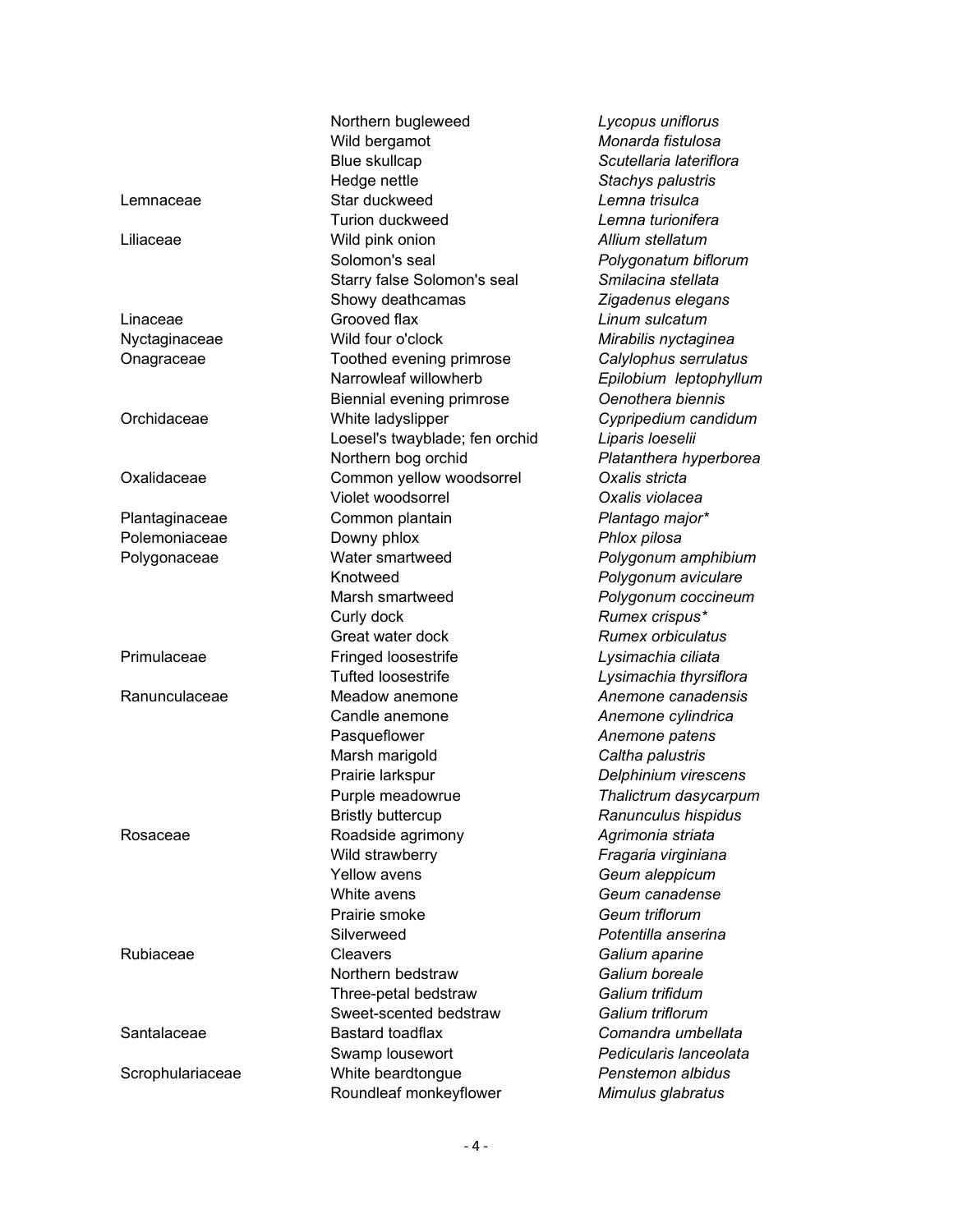|                    | American figwort         | Scrophularia lanceolata         |
|--------------------|--------------------------|---------------------------------|
|                    | Water speedwell          | Veronica anagallis-aquatica     |
|                    | Purslane speedwell       | Veronica peregrina              |
| Solanaceae         | Virginia groundcherry    | Physalis virginiana             |
| Urticaceae         | Stinging nettle          | Urtica dioica                   |
| Verbenaceae        | Lopseed                  | Phryma leptostachya             |
|                    | <b>Bracted vervain</b>   | Verbena bracteata               |
|                    | <b>Blue vervain</b>      | Verbena hastata                 |
|                    | Hoary vervain            | Verbena stricta                 |
| Violaceae          | Canana wood violet       | Viola canadensis                |
|                    | Northern bog violet      | Viola nephrophylla              |
|                    | Prairie violet           | Viola pedatifida                |
|                    | Dooryard violet          | Viola sororia                   |
| Grasses/grasslikes |                          |                                 |
| Poaceae            | Redtop                   | Agrostis stolonifera*           |
|                    | Big bluestem             | Andropogon gerardii             |
|                    | Sideoats grama           | Bouteloua curtipendula          |
|                    | Smooth bromegrass        | Bromus inermis*                 |
|                    | Canada bluejoint         | Calamagrostis canadensis        |
|                    | Northern reedgrass       | Calamagrostis stricta           |
|                    | Tapered dichanthelium    | Dichanthelium acuminatum        |
|                    | Scribner's dichanthelium | Dichanthelium oligosanthes var. |
|                    |                          | scribnerianum                   |
|                    | Wilcox dichanthelium     | Dichanthelium wilcoxianum       |
|                    | Quackgrass               | Elymus repens*                  |
|                    | Downy wildrye            | Elymus villosus                 |
|                    | Virginia wildrye         | Elymus virginicus               |
|                    | Nodding fescue           | Festuca subverticillata         |
|                    | American mannagrass      | Glyceria grandis                |
|                    | Fowl mannagrass          | Glyceria striata                |
|                    | Sweetgrass               | Hierochloe hirta                |
|                    | Foxtail barley           | Hordeum jubatum                 |
|                    | Junegrass                | Koeleria macrantha              |
|                    | Plains muhly             | Muhlenbergia cuspidata          |
|                    | Switchgrass              | Panicum virgatum                |
|                    | Reed canarygrass         | Phalaris arundinacea            |
|                    | Timothy                  | Phleum pratense*                |
|                    | Fowl bluegrass           | Poa palustris                   |
|                    | Kentucky bluegrass       | Poa pratensis*                  |
|                    | Little bluestem          | Schizachyrium scoparium         |
|                    | <b>Yellow foxtail</b>    | Setaria glauca*                 |
|                    | Green foxtail            | Setaria viridis*                |
|                    | Indiangrass              | Sorghastrum nutans              |
|                    | Prairie cordgrass        | Spartina pectinata              |
|                    | Prairie wedgegrass       | Sphenopholis obtusata           |
|                    | Tall dropseed            | Sporobolus compositus           |
|                    | Prairie dropseed         | Sporobolus heterolepis          |
|                    | Porcupine grass          | Stipa spartea                   |
|                    | Green needlegrassn       | Stipa viridula                  |
| Cyperaceae         | Water sedge              | Carex aquatilis                 |
|                    |                          |                                 |